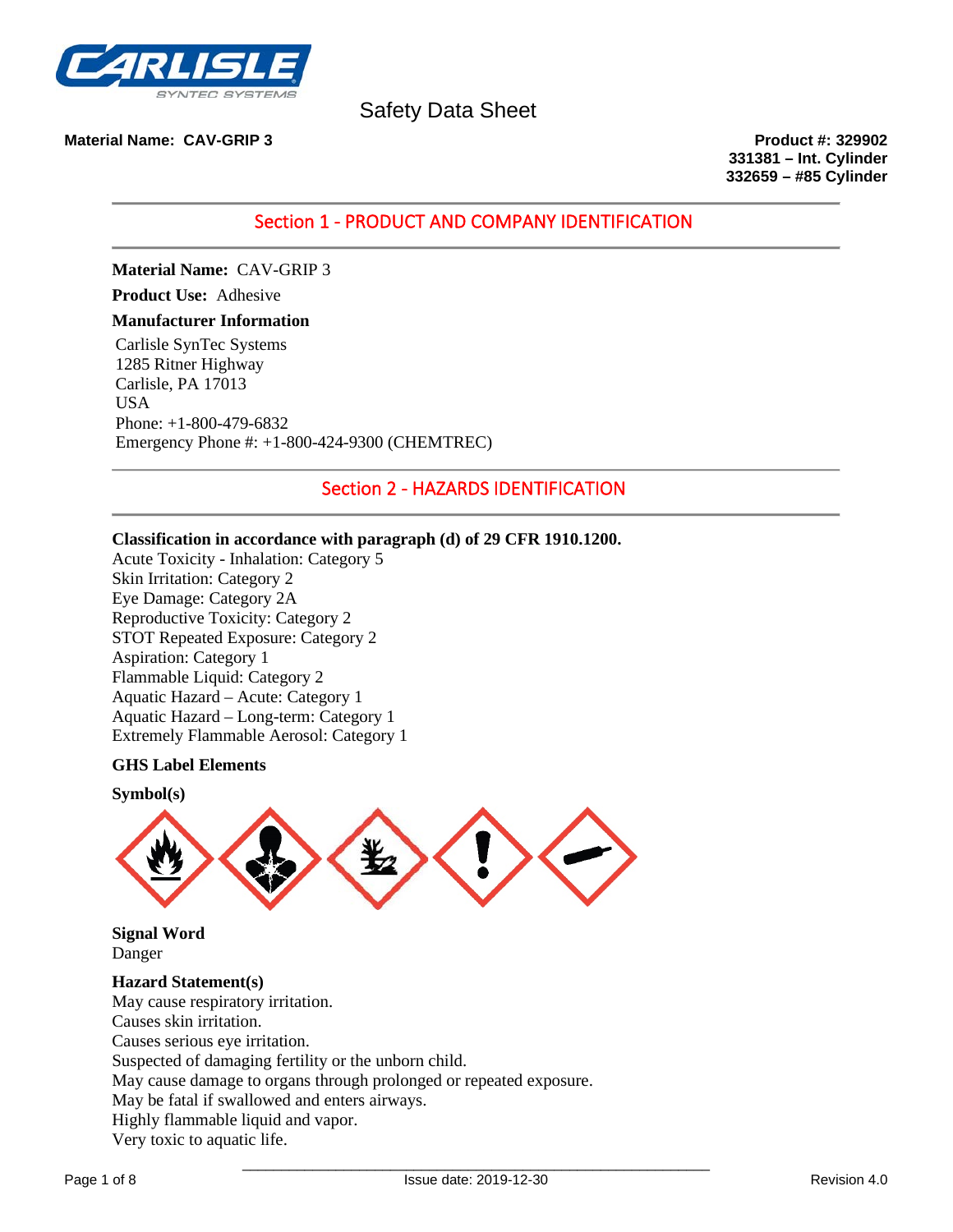

## **Material Name: CAV-GRIP 3 Product #: 329902**

**331381 – Int. Cylinder 332659 – #85 Cylinder**

Very toxic to aquatic life with long lasting effects. Contains gas under pressure; may explode if heated.

# **Precautionary Statement(s)**

Keep away from heat/sparks/open flames/hot surfaces – no smoking.

Avoid breathing dust/fume/gas/mist/vapors/spray.

Avoid release to the environment.

Use personal protective equipment as required.

IF IN EYES: Rinse cautiously with water for several minutes. Remove contact lens, if present and easy to do. Continue rinsing.

# **POTENTIAL HEALTH EFFECTS**

### **Acute Effects**

**EYES:** Contact with eyes may cause irritation. Direct contact with liquid or vapors may cause stinging, tearing, redness, swelling, and eye damage.

**SKIN:** May cause skin irritation and/or dermatitis. Prolonged or repeated contact or exposure to vapors may cause redness, burning, and drying and cracking of the skin.

**INHALATION:** Breathing high concentrations of vapors may cause irritation of the nose and throat or signs of nervous system depression (i.e. – headache, nausea, drowsiness, dizziness, vomiting, loss of coordination and fatigue).

**INGESTION:** Ingestion may cause irritation of the digestive tract, nausea, vomiting, and signs of nervous system depression.

### **Chronic Effects**

Avoid repeated exposure. May cause blood damage. Repeated contact may cause allergic reactions in very susceptible persons.

## **Aggravated Medical Conditions**

Pre-existing eye, skin, or respiratory disorders may be aggravated by exposure to this product.

| <b>CAS</b>     | <b>Component Name</b>   | <b>Percent</b> |
|----------------|-------------------------|----------------|
| $79-20-9$      | Methyl acetate          | $22 - 40$      |
| 142-82-5       | Heptane                 | $12 - 25$      |
| 68476-86-8     | Liquefied petroleum gas | $5 - 15$       |
| $115 - 10 - 6$ | Dimethyl ether          | $5 - 15$       |
| 124-38-9       | Carbon dioxide          | $1 - 7$        |
| 108-88-3       | Toluene                 | $1 - 7$        |

# Section 3 - COMPOSITION / INFORMATION ON INGREDIENTS

Any remaining ingredients (to comprise 100% of the product) should be considered a proprietary blend of non-hazardous substances, or materials below threshold reporting limits.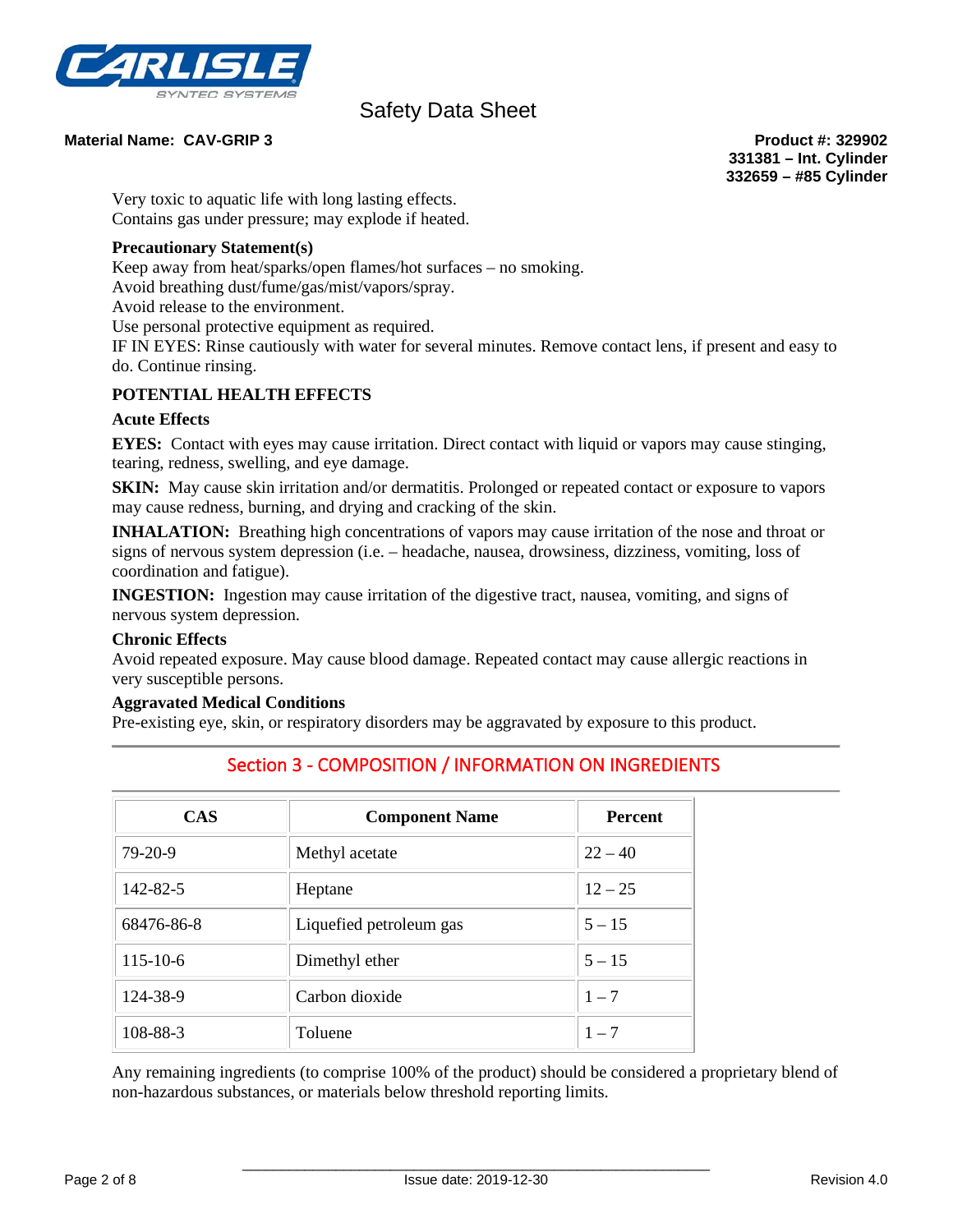

**Material Name: CAV-GRIP 3 Product #: 329902**

**331381 – Int. Cylinder 332659 – #85 Cylinder**

# Section 4 - FIRST AID MEASURES

**GENERAL ADVICE:** Show this safety Data sheet to the doctor in attendance.

**EYES:** Flush with plenty of cool water for at least 15 minutes, holding eyelids apart for thorough irrigation. If irritation persists, get immediate medical attention.

**SKIN:** Wash affected area thoroughly with soap and water. Remove contaminated clothing and wash affected areas thoroughly with mild soap. If skin irritation persists, get immediate medical attention.

**INGESTION:** Do not induce vomiting – seek immediate medical attention. If vomiting occurs, keep head lower than hips to prevent aspiration.

**INHALATION:** Move to fresh air. If not breathing, give artificial respiration, preferably mouth-tomouth. If breathing is difficult, give oxygen and get immediate medical attention.

**NOTES TO PHYSICIAN:** Treat symptomatically.

# Section 5 - FIRE FIGHTING MEASURES

#### **Extinguishing Media**

Carbon dioxide, dry chemicals, foam. Water may be helpful in keeping adjacent containers cool; avoid spreading the liquid with water used for cooling. Water-based sprinkler systems may help contain larger fires.

#### **Specific Hazards arising from the Chemical**

Closed containers may rupture if exposed to fire or extreme heat. May produce toxic fumes if burning.

**Special protective Equipment:** Wear self-contained breathing apparatus pressure-demand, MSHA/NIOSH (approved or equivalent) and full protective gear.

# Section 6 - ACCIDENTAL RELEASE MEASURES

#### **Personal Precautions**

Use personal protective equipment. Remove all sources of ignition.

#### **Environmental Precautions**

Prevent further leakage or spillage if safe to do so. Do not allow material to contaminate ground water system. Prevent product from entering drains. Do not flush into surface water or sanitary sewer system. Local authorities should be advised if significant spillages cannot be contained.

### **Methods for Clean-up**

Dam up. Soak up with inert absorbent material. Pick up and transfer to properly labeled containers. Clean contaminated surface thoroughly.

#### **Other Information**

None known.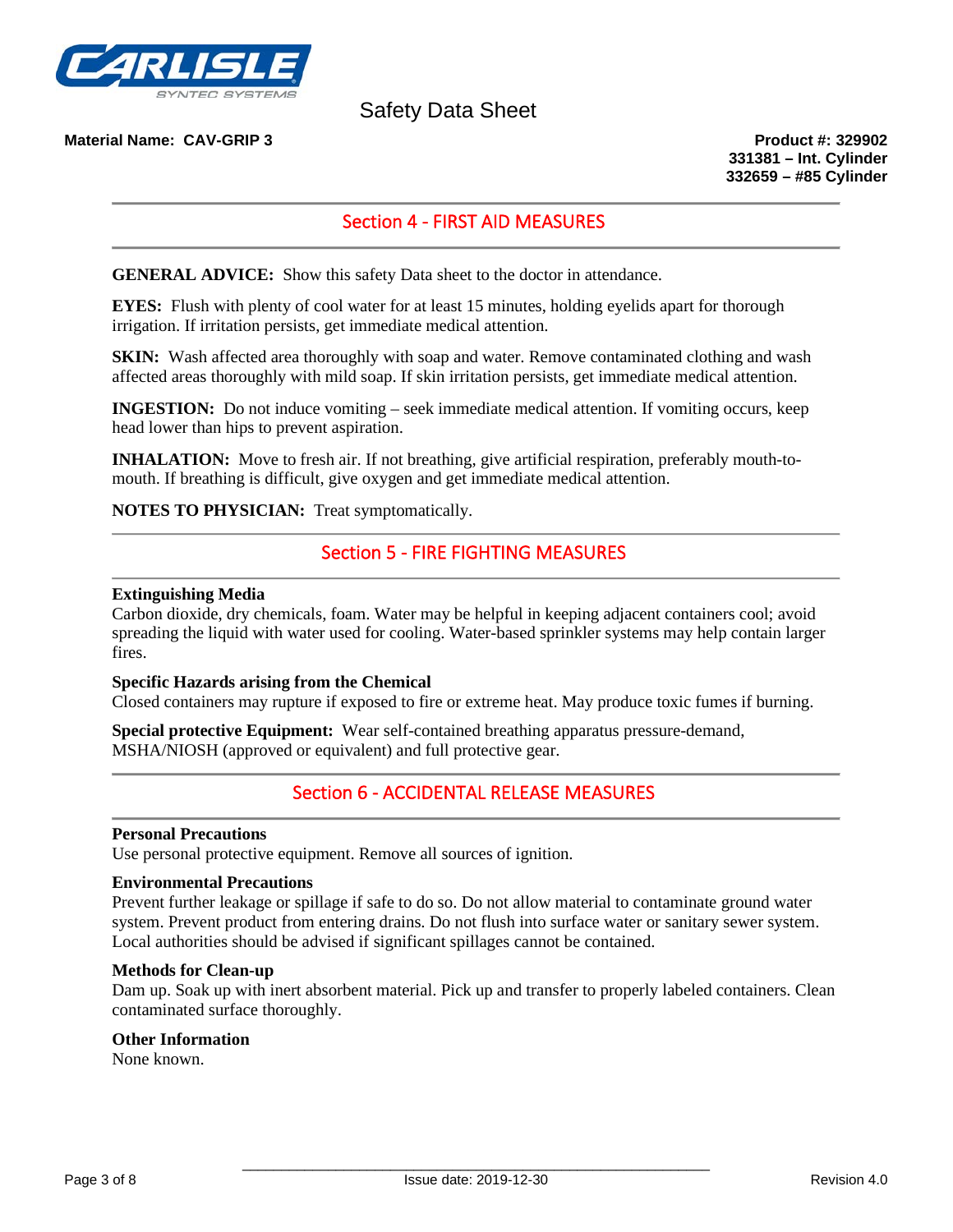

## **Material Name: CAV-GRIP 3 Product #: 329902**

**331381 – Int. Cylinder 332659 – #85 Cylinder**

# Section 7 - HANDLING AND STORAGE

### **Handling**

Use only in area provided with appropriate exhaust ventilation. Do not breathe vapors or spray mist. Wear appropriate personal protective equipment. Take precautionary measures against static discharges. To avoid ignition of vapors by static electricity discharge, all metal parts of the equipment must be grounded. Keep away from open flames, hot surfaces and sources of ignition.

#### **Storage**

Keep containers tightly closed in a dry, cool and well-ventilated place. Keep away from extremes of heat or cold. Keep in properly labeled containers.

# Section 8 - EXPOSURE CONTROLS / PERSONAL PROTECTION

#### **Component Exposure Limits**

| <b>Hazardous Components</b> | <b>OSHA PEL</b> | <b>ACGIH TLV</b> |
|-----------------------------|-----------------|------------------|
| Methyl acetate              | <b>200</b>      | <b>200</b>       |
| Heptane                     | 500             | 400              |
| Liquefied petroleum gas     | Not established | 1000             |
| Dimethyl ether              | Not established | 1000             |
| Carbon dioxide              | 5000            | 5000             |
| Toluene                     | 200             | 20               |

### **Engineering Controls**

Ensure adequate ventilation, especially in confined areas.

# **Personal Protective Equipment**

#### **Eye/face protection**

Safety goggles or glasses, or full face shield.

#### **Skin Protection**

Protective gloves and impervious clothing. Consult the glove/clothing manufacturer for proper selection of materials.

### **Respiratory Protection**

In operations where exposure limits are exceeded, use a NIOSH-approved respirator that has been selected by a technically qualified person for the specific work conditions.

#### **Hygiene Practices**

Avoid contact with skin, eyes and clothing. Remove and wash contaminated clothing before re-use. Wash thoroughly after handling. When using, do not eat, drink or smoke.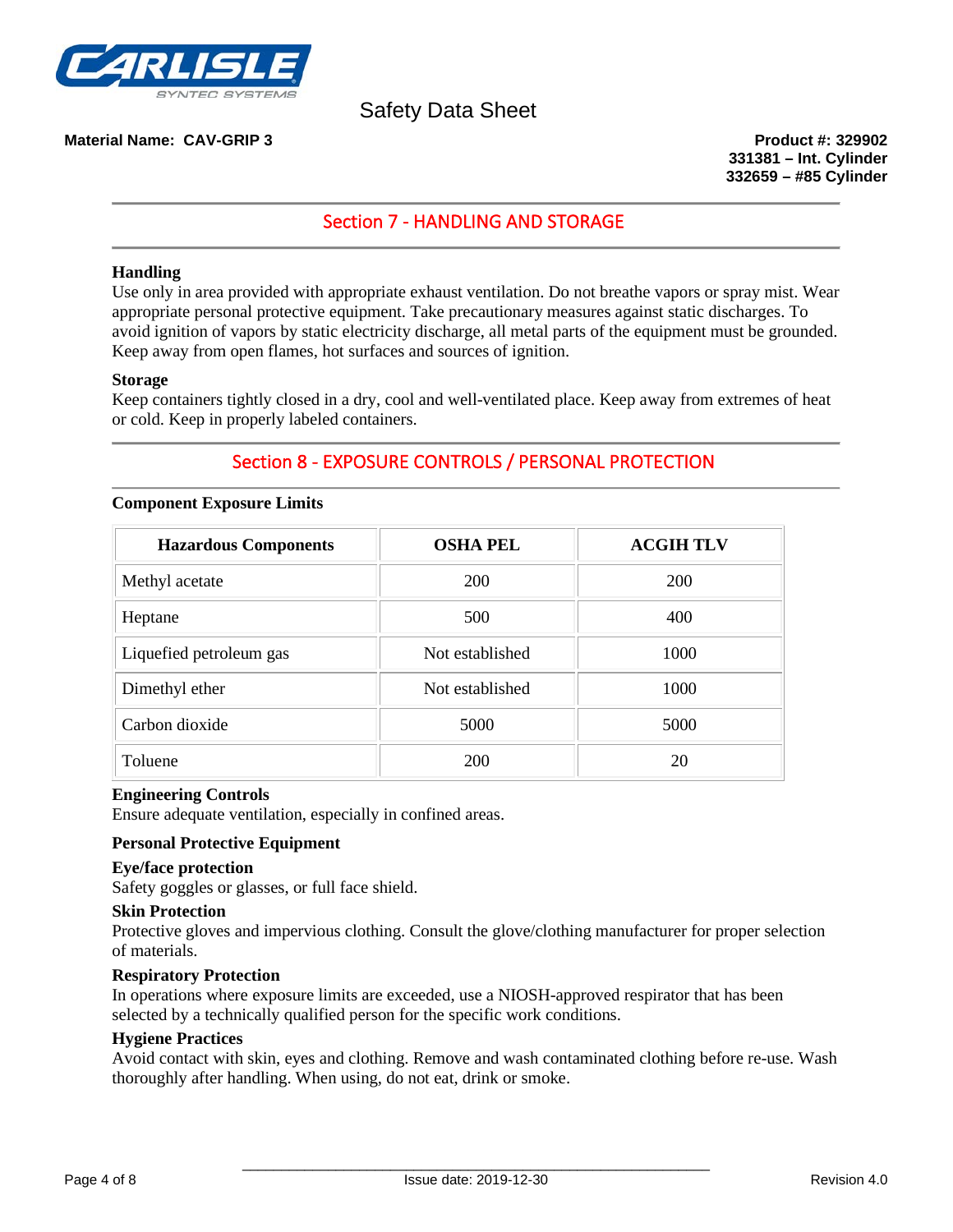

# **Material Name: CAV-GRIP 3 Product #: 329902**

**331381 – Int. Cylinder 332659 – #85 Cylinder**

| <b>Appearance</b>                                 | Green liquid                  | <b>Physical State</b>                 | liquid                   |
|---------------------------------------------------|-------------------------------|---------------------------------------|--------------------------|
| Odor                                              | Solvent odor                  | <b>Color</b>                          | Green                    |
| VOC(g/L)                                          | 194                           | VOC $(g/L)$ less exempt $\&$<br>water | 206                      |
| Non-volatile $(wt\%)$                             | 30.05                         | Specific Gravity $(g/l)$              | 0.825                    |
| <b>Bulk Density (lb/gal)</b>                      | 6.87                          | <b>Solubility in Water</b>            | Insoluble                |
| pH                                                | Not available                 | <b>Viscosity</b>                      | Not available            |
| <b>Evaporation rate</b>                           | Faster than nBuAc             | <b>Vapor Pressure (mmHg)</b>          | Not available            |
| <b>Vapor Density</b>                              | Heavier than air              | <b>Boiling Point</b>                  | $-24.0$ °F [ $-31.1$ °C] |
| <b>Freezing/Melting</b><br>Point                  | Not determined                | <b>Flammability</b> (solids)          | No data                  |
| <b>Partition Coefficient</b><br>(n-octonal/water) | No data                       | <b>Auto-ignition Temp</b>             | No data                  |
| <b>Decomposition Temp</b>                         | No data                       | <b>Explosive Properties</b>           | No data                  |
| <b>Oxidizing Properties</b>                       | No data                       | <b>Flash Point</b>                    | 156.0°F [104.4°C]        |
| <b>Flammable Limits</b>                           | Lower: $2.23$<br>Upper: 11.90 |                                       |                          |

# Section 9 - PHYSICAL AND CHEMICAL PROPERTIES

# Section 10 - STABILITY AND REACTIVITY

# **Chemical Stability**

Stable under normal conditions. Hazardous polymerization does not occur.

### **Conditions to Avoid**

Keep away from open flames, hot surfaces, static electricity and sources of ignition. Avoid extremes of heat or cold.

### **Materials to Avoid**

Incompatible with strong acids and bases, alkali metals, halogens, and strong oxidizing agents.

# **Hazardous decomposition products**

Thermal decomposition can lead to release of irritating gases and vapors. Carbon monoxide, carbon dioxide, smoke, and other unidentified organic compounds may be formed during combustion.

# **Possibility of Hazardous Reactions**

None under normal conditions of use.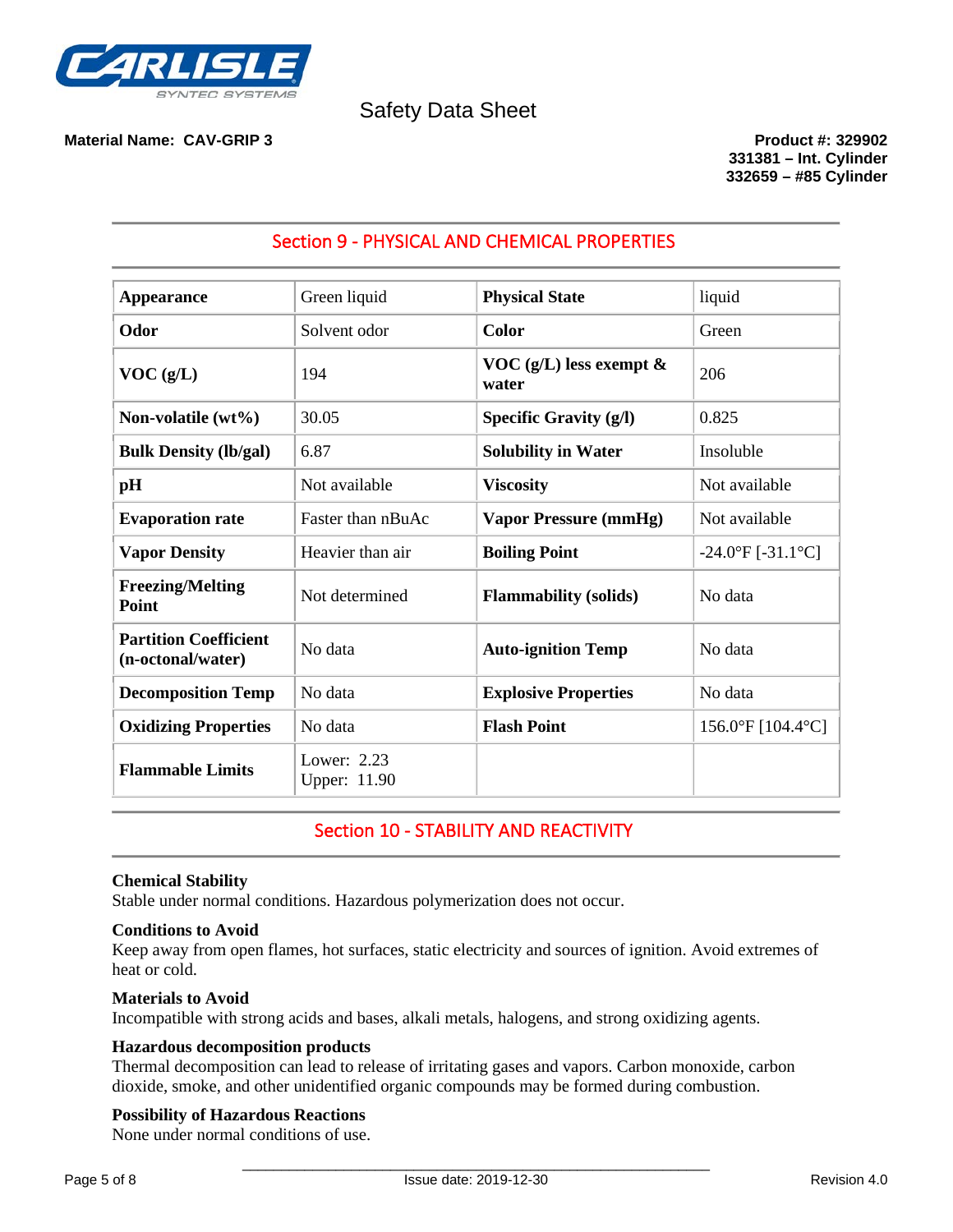

# **Material Name: CAV-GRIP 3 Product #: 329902**

**331381 – Int. Cylinder 332659 – #85 Cylinder**

# Section 11 - TOXICOLOGICAL INFORMATION

| Reproductive Toxicity:    | Cate |
|---------------------------|------|
| Mutagenicity:             | No c |
| STOT-single exposure:     | No c |
| STOT-repeated exposure:   | Cate |
| <b>Aspiration Hazard:</b> | Cate |

data Irritation: Skin: Category 2 STOT-single exposure exponential exposure exposure that the exponential exponential exponential exponential exponential exponential exponential exponential exponential exponential exponential exponential exponential expone

example Toxicity: Category 2 Acute Toxicity: Oral: No data; Skin: No data; Inhalation: Category 5 Sensitization: Respiratory: No data; Skin: No data<br>Typical Routes of Entry: Inhalation, skin absorption, eye cont Aspiration Hazard: Category 1 Typical Routes of Entry: Inhalation, skin absorption, eye contact

# **Chronic Toxicity / Carcinogenicity**

No known classifications.

# Section 12 - ECOLOGICAL INFORMATION

| <b>Aquatic Toxicity:</b>                                                                                                   | Acute and prolonged Toxicity to Fish:<br>Acute Toxicity to Aquatic Invertebrates:<br><b>Environmental Fate and Pathways:</b> | No data<br>No data<br>No data |
|----------------------------------------------------------------------------------------------------------------------------|------------------------------------------------------------------------------------------------------------------------------|-------------------------------|
| Persistence and Degradability: No data<br><b>Bioaccumulative Potential:</b><br>Mobility in Soil:<br>Other Adverse Effects: | No data<br>No data<br>No data                                                                                                |                               |

# Section 13 - DISPOSAL CONSIDERATIONS

### **Waste Disposal Methods**

Dispose of in accordance with all applicable local, state, and federal regulations. Do not discharge effluent containing this product into lakes, streams, ponds, estuaries, oceans, or other waters unless in accordance with the requirements of a National Pollutant Discharge Elimination System (NPDES) permit, and the permitting authority has been notified in writing prior to discharge. Do not discharge effluent containing this product to sewer systems without previously notifying local sewage treatment plant authority. For guidance, contact your State Water Board or Regional Office of the EPA.

# Section 14 - TRANSPORT INFORMATION

**US DOT Information: Shipping Name:** CHEMICAL UNDER PRESSURE, FLAMMABLE, N.O.S. (PROPANE, BUTANE) **Hazard Class:** 2.1 **UN/NA #:** UN3501 **ICAO / IATA:** CHEMICAL UNDER PRESSURE, FLAMMABLE, N.O.S. (PROPANE, BUTANE) **Hazard Class:** 2.1 **UN/NA #:** UN3501 **IMDG / IMO:** CHEMICAL UNDER PRESSURE, FLAMMABLE, N.O.S. (PROPANE, BUTANE) **Hazard Class:** 2.1 **UN/NA #:** UN3501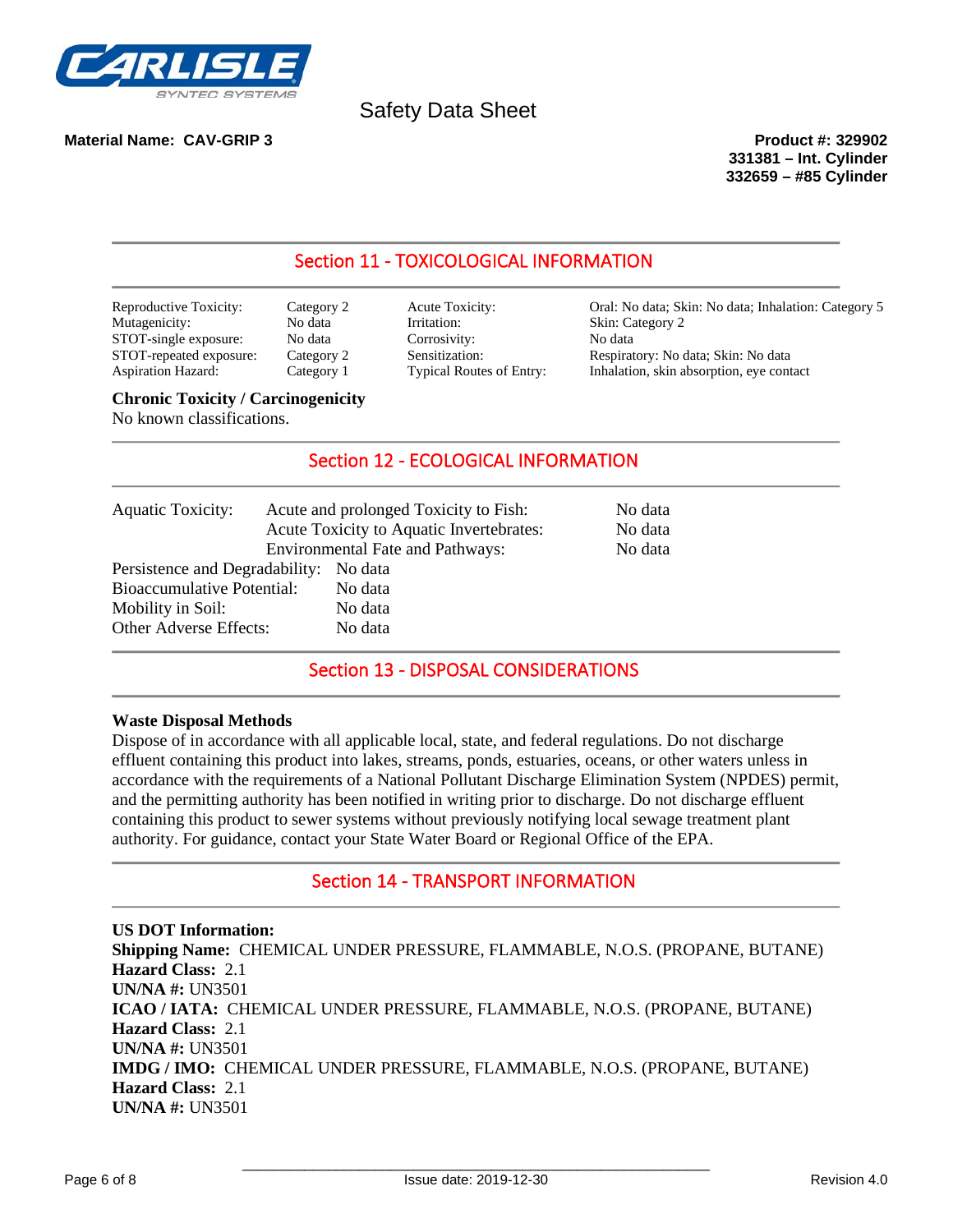

## **Material Name: CAV-GRIP 3 Product #: 329902**

**331381 – Int. Cylinder 332659 – #85 Cylinder**

# Section 15 - REGULATORY INFORMATION

**US TSCA:** Yes – All components are listed or exempt

**OSHA Regulatory Status:** This material is considered hazardous by the OSHA Hazard Communication Standard (29 CFR 1910.1200)

### **SARA 313**

Section 313 OF Title III of the Superfund Amendments and Reauthorization Act of 1986 (SARA). If listed below, this product contains a chemical or chemicals which are subject to the reporting requirements of the Act and Title 40 of the Code of Federal Regulations, Part 372.

| <b>Chemical Designation</b> | Cas No.  | Weight %  |
|-----------------------------|----------|-----------|
| Toluene                     | 108-88-3 | $1 - 7\%$ |

### **Clean Air Act, Section 112 Hazardous Air Pollutants (HAPS) (see 40 CFR 61)**

| <b>Chemical Designation</b> | Cas No.  | Weight %  |
|-----------------------------|----------|-----------|
| Toluene                     | 108-88-3 | $1 - 7\%$ |

## **State Regulations**

### **California Proposition 65**

This product contains the following substance(s) known to the state of California to cause cancer or reproductive harm:

| <b>Chemical Name</b> | <b>CAS Number</b> |  |
|----------------------|-------------------|--|
| Toluene              | 108-88-3          |  |
| Ethylbenzene         | $100 - 41 - 4$    |  |

# Section 16 - OTHER INFORMATION

### **HMIS Rating**

Health: 2 Fire: 3 Reactivity: 0 Personal Protection B Hazard Scale:  $0 =$  Minimal  $1 =$  Slight  $2 =$  Moderate  $3 =$  Serious  $4 =$  Severe  $* =$  Chronic hazard

#### **Summary of Changes**

Revision Date: December 30, 2019 Revision Note: General Update

#### **Key / Legend**

ACGIH - American Conference of Governmental Industrial Hygienists; ADR - European Road Transport; AU - Australia; BOD - Biochemical Oxygen Demand; C - Celsius; CA - Canada; CAS - Chemical Abstracts Service; CERCLA - Comprehensive Environmental Response, Compensation, and Liability Act; CLP - Classification, Labelling, and Packaging; CN - China; CPR - Controlled Products Regulations; DFG - Deutsche Forschungsgemeinschaft; DOT - Department of Transportation; DSD - Dangerous Substance Directive; DSL - Domestic Substances List; EEC - European Economic